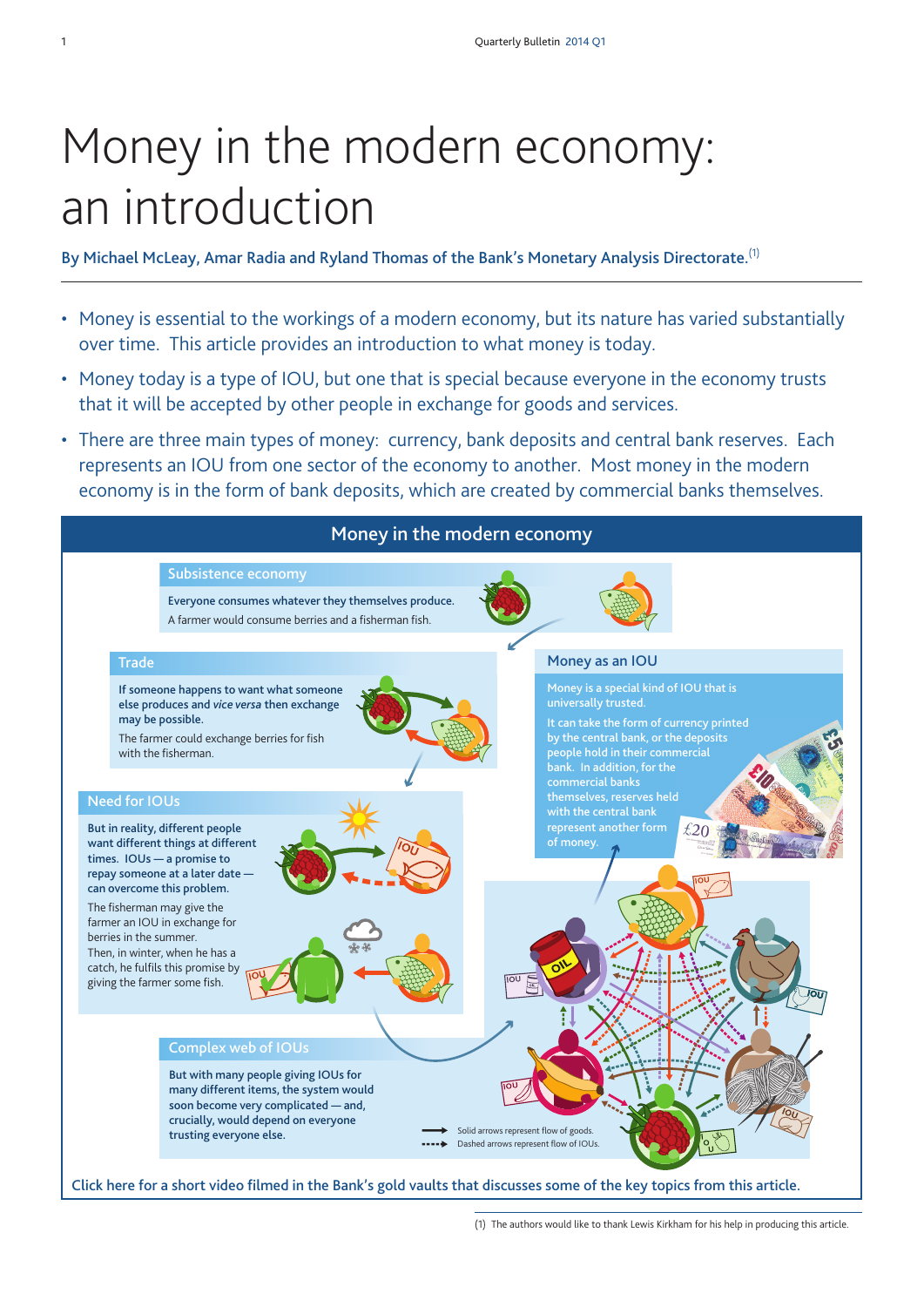Most people in the world use some form of money on a daily basis to buy or sell goods and services, to pay or get paid, or to write or settle contracts. Money is central to the workings of a modern economy. But despite its importance and widespread use, there is not universal agreement on what money actually is. That is partly because what has constituted money has varied over time and from place to place.

This article provides an introduction to the role of money *in the modern economy*. It does not assume any prior knowledge of economics before reading. The article begins by explaining the concept of money and what makes it special. It then sets out what counts as money in a modern economy such as the United Kingdom, where 97% of the money held by the public is in the form of deposits with banks, rather than currency.(1) It describes the different types of money, where they get their value from and how they are created. A box briefly outlines some recent developments in payment technologies. A companion piece to this *Bulletin* article, '**[Money creation in the modern economy](www.bankofengland.co.uk/publications/Documents/quarterlybulletin/2014/qb14q1prereleasemoneycreation.pdf)**',(2) describes the process of money creation in more detail, and discusses the role of monetary policy and the central bank in that process. For expositional purposes this article concentrates on the United Kingdom, but the issues discussed are equally relevant to most economies today. A short video explains some of the key topics covered in this article.(3)

## **What counts as money?**

Many different goods or assets have been used as money at some time or in some place. **Goods** are things that are valued because they satisfy people's needs or wants, such as food, clothes or books. An **asset**, such as machinery, is something that is valuable because it can be used to produce other goods or services. So which goods or assets should be described as money? One common way of defining money is through the functions it performs. This approach traditionally suggests that money should fulfil three important roles.

The first role of money is to be a **store of value** — something that is expected to retain its value in a reasonably predictable way over time. Gold or silver that was mined hundreds of years ago would still be valuable today. But perishable food would quickly become worthless as it goes bad. So gold or silver are good stores of value, but perishable food much less so.

Money's second role is to be a **unit of account** — the thing that goods and services are priced in terms of, for example on menus, contracts or price labels. In modern economies the unit of account is usually a currency, for example, the pound in the United Kingdom, but it could be a type of good instead. In the past, items would often be priced in terms of something very common, such as staple foods ('bushels of wheat') or farm animals.

Third, money must be a **medium of exchange** something that people hold because they plan to swap it for something else, rather than because they want the good itself. For example, in some prisoner of war camps during the Second World War, cigarettes became the medium of exchange in the absence of money.(4) Even non-smokers would have been willing to exchange things for cigarettes; not because they planned to smoke the cigarettes, but because they would later be able to swap them for something that they did want.

These functions are all closely linked to each other. For example, an asset is less useful as the medium of exchange if it will not be worth as much tomorrow — that is, if it is not a good store of value. Indeed, in several countries where the traditional currency has become a poor store of value due to very high rates of price inflation, or hyperinflation, foreign currencies have come to be used as an alternative medium of exchange. For example, in the five years after the end of the First World War, prices of goods in German marks doubled 38 times — meaning that something that cost one mark in 1918 would have cost over 300 billion marks in 1923.(5) As a result, some people in Germany at the time began to use other currencies to buy and sell things instead. To make sure sterling does not lose its usefulness in exchange, one of the Bank of England's objectives is to safeguard the value of the currency. Although the medium of exchange needs to be a good store of value, there are many good stores of value that are not good media of exchange.(6) Houses, for example, tend to remain valuable over quite long periods of time, but cannot be easily passed around as payment.

Similarly, it is usually efficient for the medium of exchange in the economy to also be the unit of account.(7) If UK shops priced items in US dollars, while still accepting payment only in sterling, customers would have to know the sterling-dollar exchange rate every time they wanted to buy something. This would take time and effort on the part of the customers. So in most countries today shops price in terms of whatever currency is the medium of exchange: pounds sterling in the United Kingdom.(8)

<sup>(1)</sup> As of December 2013. Throughout this article 'banks' and 'commercial banks' are used to refer to banks and building societies together. (2) [See www.bankofengland.co.uk/publications/Documents/quarterlybulletin/2014/](www.bankofengland.co.uk/publications/Documents/quarterlybulletin/2014/qb14q1prereleasemoneycreation.pdf)

qb14q1prereleasemoneycreation.pdf. (3) See [www.youtube.com/watch?v=ziTE32hiWdk.](www.youtube.com/watch?v=ziTE32hiWdk)

<sup>(4)</sup> See Radford (1945).

<sup>(5)</sup> See Sargent (1982).

<sup>(6)</sup> See Ostroy and Starr (1990).

<sup>(7)</sup> Brunner and Meltzer (1971) give a detailed exposition of how using an asset as the unit of account can support its use as the medium of exchange.

<sup>(8)</sup> This has not always been true in many countries, and in some places today there are still separate media of exchange and units of account for some transactions. Doepke and Schneider (2013) give several examples.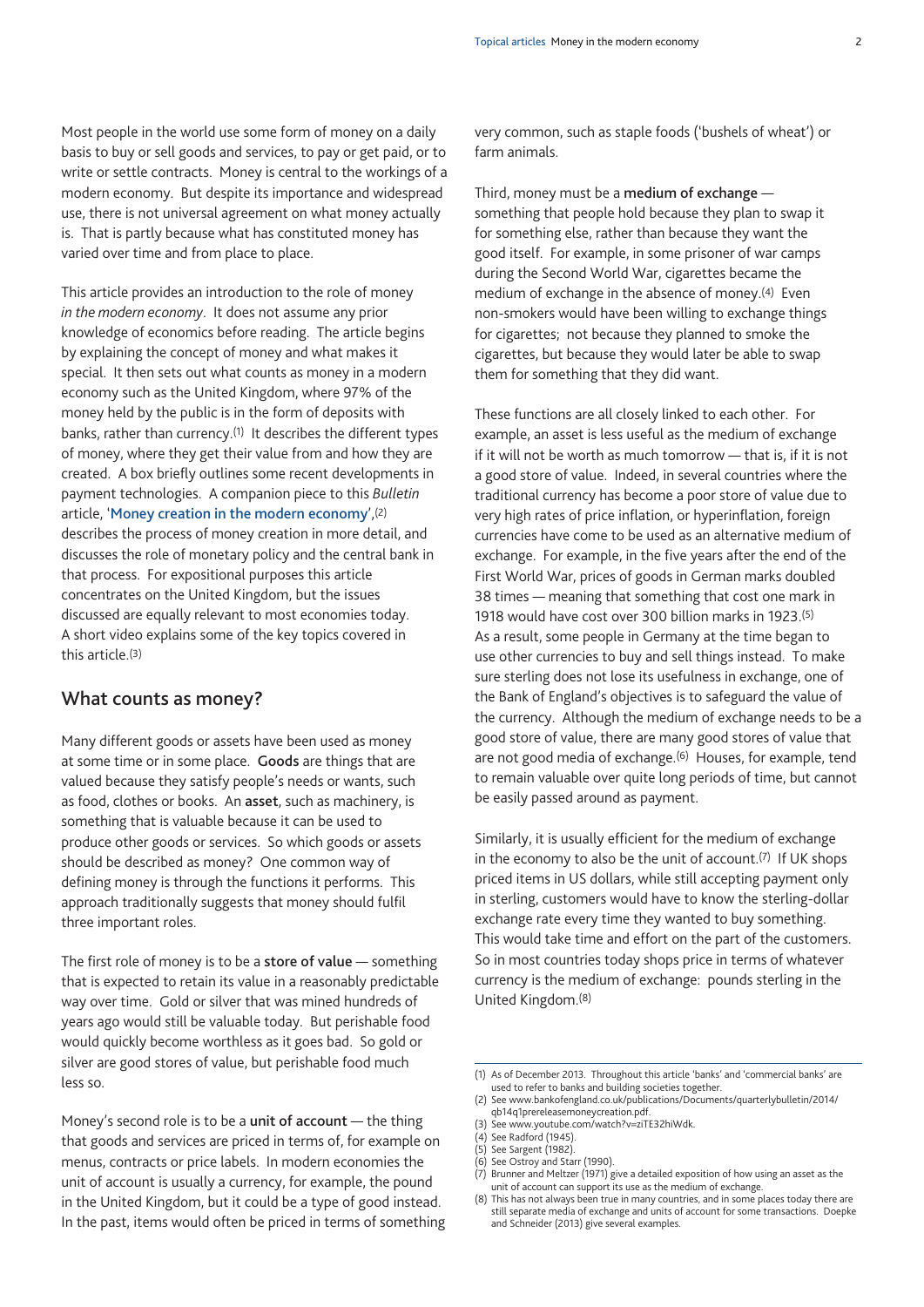Historically, the role of money as the medium of exchange has often been viewed as its most important function by economists.(1) Adam Smith, one of the founding fathers of the discipline of economics and the current portrait on the £20 note, saw money as an essential part of moving from a **subsistence economy**, or autarky, to an **exchange economy**. In a subsistence economy, everyone consumes only what they produce. For example, Robinson Crusoe, stranded alone on a desert island, has no need for money as he just eats the berries he gathers and the animals he hunts.(2) But it is more efficient for people to specialise in production, producing greater amounts of one good than they need themselves and then trading with one another. If Robinson Crusoe is a natural forager, for instance, then he could focus his effort on picking berries, while his friend Man Friday, a skilled fisherman, could devote all of his time to fishing. The two could then trade with one another and each consume more berries and fish than if each of them had split his time between picking berries and catching fish.(3)

#### **Money is an IOU**

While Robinson Crusoe and Man Friday could simply swap berries for fish — without using money — the exchanges that people in the modern economy wish to carry out are far more complicated. Large numbers of people are involved.(4) And crucially — the timing of these exchanges is not typically coincident. Just as people do not always want to consume the same type of goods they have produced themselves, they do not always want to consume them *at the same time* that they produce them. Robinson Crusoe may gather a large amount of berries during summer, when they are in season, while Man Friday may not catch many fish until autumn. In the modern economy, young people want to borrow to buy houses; older people to save for retirement; and workers prefer to spend their monthly wage gradually over the month, rather than all on payday. These patterns of demand mean some people wish to borrow and others wish to hold claims or IOUs — to be repaid by someone else at a later point in time. **Money in the modern economy is just a special form of IOU, or in the language of economic accounts, a financial asset.**

To understand money as a financial asset, it is helpful to first consider the wide range of different types of asset that people hold (individually or as companies). Some of these assets are shown in **Figure 1**. Non-financial assets such as capital (for example machinery), land and houses are shown in light blue. Each non-financial asset can produce goods and services for its owners. For instance, machinery and land can be used to make products or food; houses provide people with the service of shelter and comfort; and gold can be made into forms that people desire, such as jewellery.

It is possible for some of these non-financial assets (or even the goods that they produce) to serve some of the functions **Figure 1** Money and other assets and liabilities(a)



(a) Figure is highly stylised for ease of exposition: the quantities of each asset/liability shown do not correspond to the actual quantities in the econ

(b) By statistical convention, some holdings of gold (such as by the government) are classed as a financial asset rather than a non-financial asset in economic accounts.

of money. When goods or assets that would be valuable for other purposes are used as money, they are known as **commodity money**. For instance, Adam Smith described how 'iron was the common instrument of commerce among the ancient Spartans' and 'copper among the ancient Romans'.(5) Many societies have also used gold as commodity money. The use of commodities which are valuable in their own right as money can help people to have confidence that they will be able to exchange them for other goods in future. But since these commodities have other uses — in construction, say, or as jewellery — there is a cost to using them as money.(6) So in the modern economy, money is instead a financial asset.

Financial assets are simply claims on someone else in the economy — an IOU to a person, company, bank or government. A financial asset can be created by owners of non-financial assets. For example, a landowner might decide to lease some of his or her land to a farmer in return for some of the future harvests. The landowner would have less land than before, but would instead have a financial asset — a claim on future goods (food) produced by the farmer using the asset (land). In reality, however, most financial assets are actually claims on other financial assets. Most people considering buying a bond of a company (a type of IOU from the company to the bondholder), such as a farm, would not want to be repaid with food. Instead, contracts such as bonds usually state that the bondholder is owed a certain amount of money, which the farm can get by selling its food.

<sup>(1)</sup> The historical origins of money are a matter of considerable debate. See Chapter 1 of Manning, Nier and Schanz (2009) for a discussion.

<sup>(2)</sup> Robinson Crusoe was a fictional character in an 18th century novel by Daniel Defoe, who was shipwrecked on an island.

<sup>(3)</sup> Smith (1766) described how 'in a nation of hunters, if anyone has a talent for making bows and arrows better than his neighbours he will at first make presents of them, and in return get presents of their game'.

<sup>(4)</sup> As Smith (1776) noted, 'when the division of labour first began to take place, this power of exchanging must have been very much clogged and embarrassed in its operations'.

Smith (1776).

<sup>(6)</sup> The next section discusses other disadvantages of using commodities as money or linking money to commodities.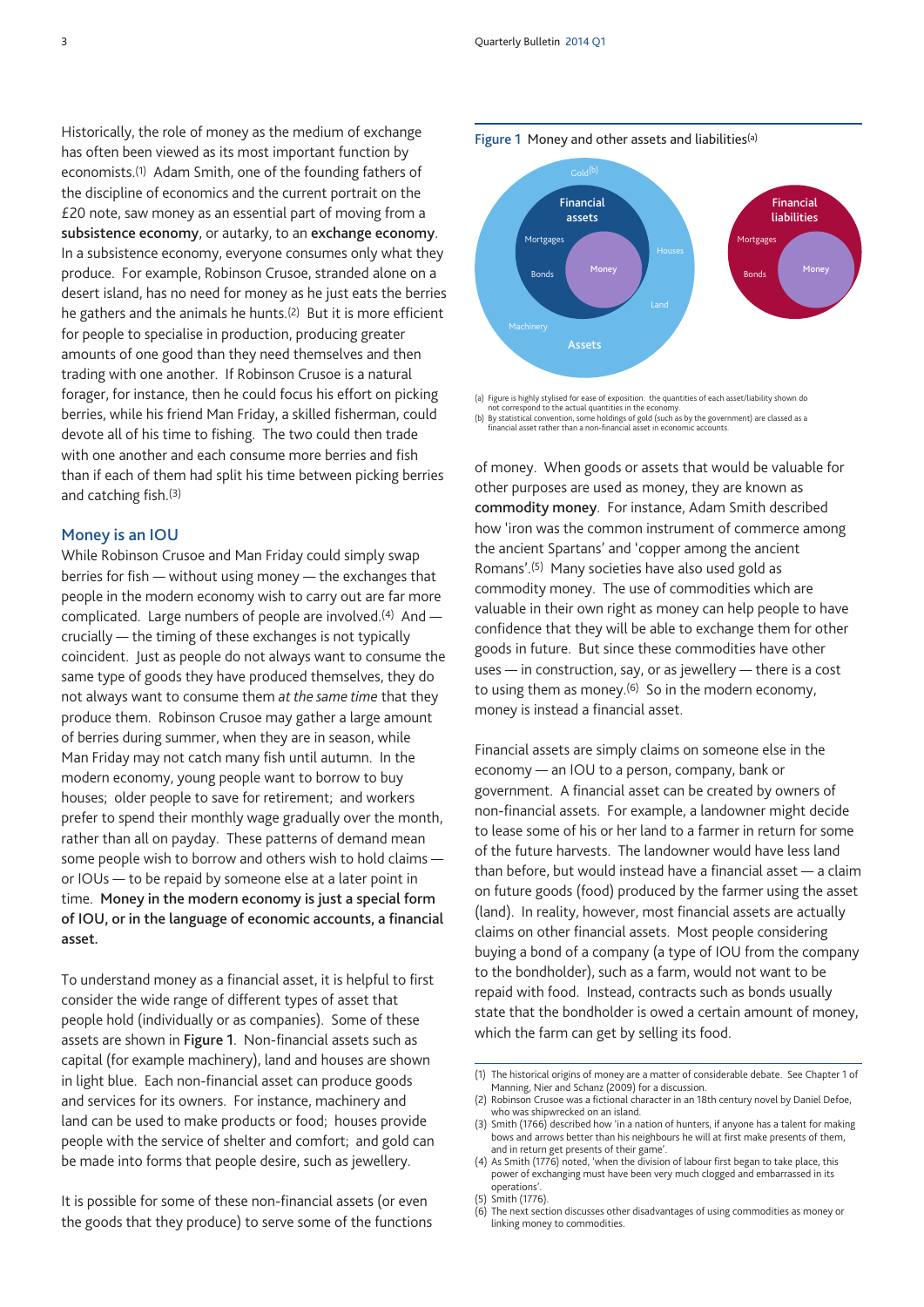**Because financial assets are claims on someone else in the economy, they are also financial liabilities — one person's financial asset is always someone else's debt.** So the size of the financial liabilities in a closed economy is equal to the size of the financial assets, as depicted in **Figure 1**.(1) If a person takes out a mortgage, they acquire the obligation to pay their bank a sum of money over time — a liability — and the bank acquires the right to receive those payments — an asset of the same size.(2) Or if they own a company bond, they have an asset but the company has an equally sized liability. In contrast, non-financial assets are not claims on anyone else. If someone owns a house or some gold, there is no corresponding person indebted by that amount — so there are no non-financial liabilities. If everyone in the economy were to pool all of their assets and debts together as one, all of the financial assets and liabilities — including money — would cancel out, leaving only the non-financial assets.

## **Why money is special**

In principle, there might be no need for a special financial asset such as money to keep track of who is owed goods and services. Everyone in the economy could instead create their own financial assets and liabilities by giving out IOUs every time they wanted to purchase something, and then mark down in a ledger whether they were in debt or credit in IOUs overall. Indeed, in medieval Europe merchants would often deal with one another by issuing IOUs. And merchant houses would periodically settle their claims on one another at fairs, largely by cancelling out debts.(3) But such systems rely on everyone being confident that everyone else is completely trustworthy.(4) Otherwise, people would worry that some of the IOUs they were holding might be from people who would not pay them back when they came to redeem them. Even if they trusted everyone who they had lent to directly, they may worry that those people held IOUs from untrustworthy people, and therefore would not be able to repay their own IOUs.

Money is a *social institution* that provides a solution to the problem of a lack of trust. $(5)$  It is useful in exchange because it is a special kind of IOU: in particular, **money in the modern economy is an IOU that everyone in the economy trusts**. Because everyone trusts in money, they are happy to accept it in exchange for goods and services it can become universally acceptable as the medium of exchange. Only certain types of IOU can obtain that status. For example, if a type of IOU is not widely trusted to be repaid, it is less likely to be acceptable in exchange — and less like money. The next section of the article explains what types of IOU function as money in the modern economy, and how those particular IOUs became trusted enough to be universally acceptable in exchange.

# **Different types of money**

The previous section explained that although many goods or assets can fulfil some of the functions of money, money today is a special type of IOU. To understand that further, it is useful to consider some of the different types of money that circulate in a modern economy — each type representing IOUs between different groups of people. All of these types of money, along with various other commonly used terms related to money are set out in a glossary (**Table A**) at the end of the article. For this article, the economy is split into three main groups: the central bank (in the United Kingdom, the Bank of England); the commercial banks (for example, high street banks such as Barclays and Lloyds); and the remaining private sector of households and companies, hereon referred to as 'consumers'.

Economic commentators and academics often pay close attention to the amount of 'broad money' circulating in the economy. This can be thought of as the money that consumers have available for transactions, and comprises: **currency** (banknotes and coin) — an IOU from the central bank, mostly to consumers in the economy; and **bank deposits** — an IOU from commercial banks to consumers.(6) Broad money is a useful concept because it measures the amount of money held by those responsible for spending decisions in the economy — households and companies. A box in the companion article explains what information different measures of money can reveal about the economy.

A different definition of money, often called 'base money' or 'central bank money', comprises IOUs from the central bank: this includes **currency** (an IOU to consumers) but also **central bank reserves**, which are IOUs from the central bank to commercial banks. Base money is important because it is by virtue of their position as the only issuer of base money that central banks can implement monetary policy.(7) The companion article explains how the Bank of England varies the interest rate paid on reserves to affect spending and

<sup>(1)</sup> A closed economy, such as Robinson Crusoe's desert island, is an economy that does not conduct any exchanges with outside economies.

<sup>(2)</sup> Note that the sum the mortgagor has to pay back over time will typically be greater than the amount they originally borrowed. That is because borrowers will usually have to pay interest on their liabilities, to compensate the lender for the inconvenience of holding an IOU that will only be repaid at a later date.

<sup>(3)</sup> Medieval fairs and their economic significance are discussed in more detail in Braudel (1982).

<sup>(4)</sup> The importance of a lack of trust as a necessary condition for the existence of money is emphasised in papers by Kiyotaki and Moore (2001, 2002), who famously argue that 'evil is the root of all money'. Kocherlakota (1998) points out that a lack of a record of all transactions is another necessary condition. Earlier work by Brunner and Meltzer (1971) and King and Plosser (1986) also argues that there must be some impediment to stop a credit system being used instead of money.

King (2006) provides a detailed account of money as a social institution. (6) The definition of broad money used by the Bank of England, M4ex, also includes a wider range of bank liabilities than regular deposits; see Burgess and Janssen (2007) for more details. For simplicity, this article describes all of these liabilities as deposits.

<sup>(7)</sup> Some Scottish and Northern Irish commercial banks are also allowed to issue their own banknotes, but to do so they must also hold an equal amount of Bank of England banknotes or reserves deposited at the Bank of England, meaning their issuance does not change the amount of base money. Notes held at the Bank may include £1 million notes (Giants) and £100 million notes (Titans).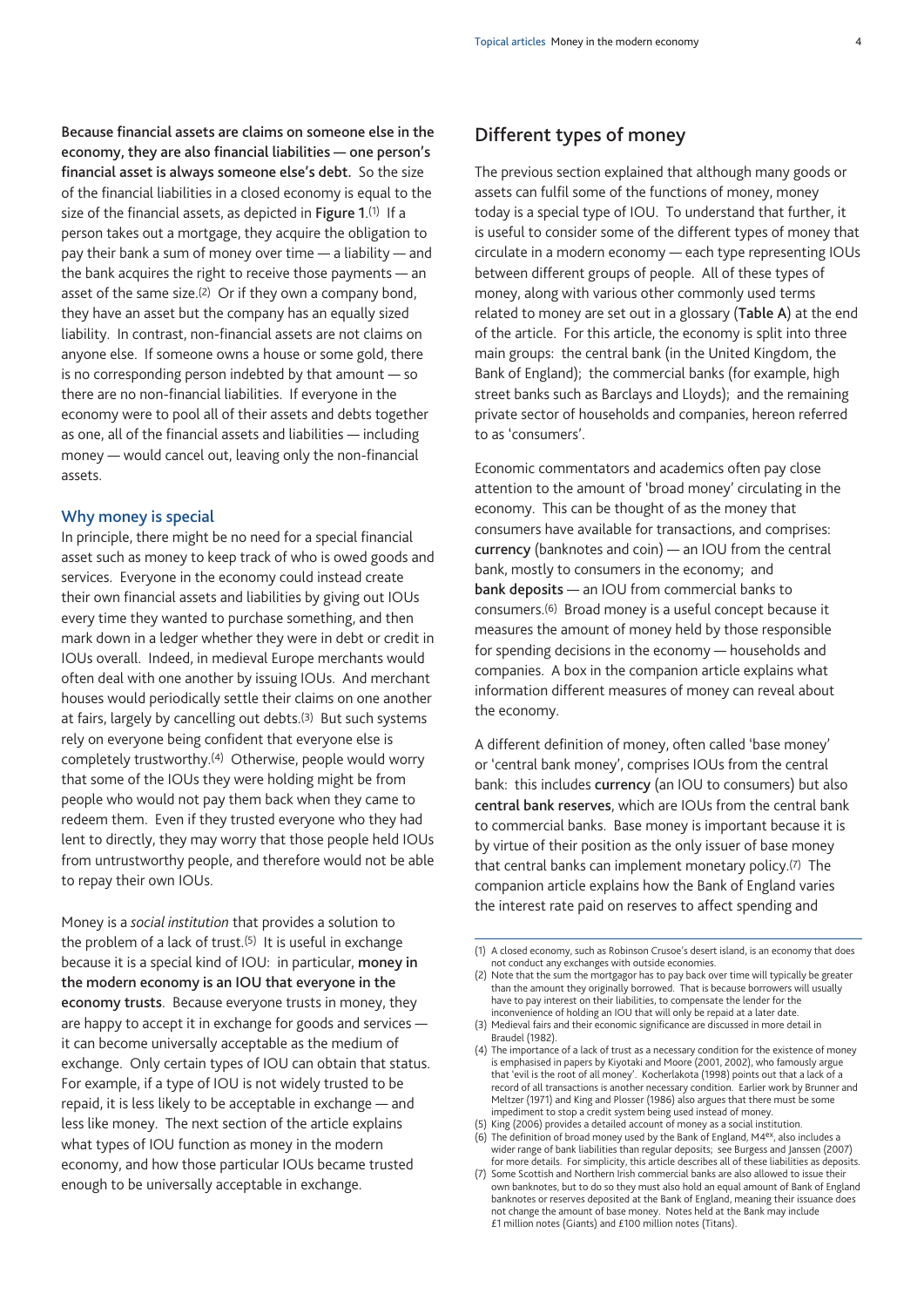

#### **Figure 2** Stylised balance sheets of different types of money holders and issuers in the economy(a)

(a) Balance sheets are highly stylised for ease of exposition: the quantities of each type of money shown do not correspond to the quantities actually held on each sector's balance sheet.<br>(b) Central bank balance sheet onl balance sheet.

(c) Commercial banks' non-money assets would include government debt and non-money liabilities would include long-term debt and equity.

(d) Consumers represent the private sector of households and companies. Balance sheet only shows broad money assets and corresponding liabilities. Consumers' non-money liabilities (consumers' non-money liabilities)

would include secured and unsecured loans.

inflation in the economy, along with the amounts of the different types of money.

#### **Who owes who? Mapping out the IOUs**

Drawing a **balance sheet** is a useful way to map out the IOUs of different people to each other. As discussed previously, each IOU is a **financial liability** for one person, matched by a **financial asset** for someone else. Then, for any individual, their balance sheet simply adds together, on one side, all of their assets — their IOUs *from* other people and their non-financial assets; and on the other, all of their liabilities (or debt) — their IOUs *to* other people.(1)

You can add together the individuals in each group to get a consolidated balance sheet, which shows the IOUs of that group to the other groups in the economy.(2) **Figure 2** shows a stylised balance sheet of assets and liabilities for each of the three groups in the economy. The different types of money are each shown in a different colour: currency in blue, bank deposits in red and central bank reserves in green. Broad money is therefore represented by the sum of the red and the blue assets held by consumers, whereas base money is the sum of all of the blue and the green assets. (Note that the balance sheets are not drawn to scale — in reality the amount of broad money is greater than the amount of base money.) Each type of money features on the balance sheets of at least two different groups, because each is an asset of one group and a liability of another. There are also lots of other assets and liabilities which do not fulfil the functions of money (everything except the lilac circles in **Figure 1**); some of these are shown in white in **Figure 2**. For example, consumers hold loans such as mortgages, which are liabilities of the consumer and assets of the consumer's bank.

The rest of this section discusses each of the three types of money in more detail, explaining why it is valued and briefly describing how it is created.<sup>(3)</sup> A box on page 6 briefly outlines some recent developments in payment technologies and alternative currencies that have led to the creation of different instruments that have some similarities with money.

#### **(i) Fiat currency — banknotes and coin**

# What is it?

**Currency** is made up mostly of **banknotes** (around 94% of the total by value as of December 2013), most of which are an IOU from the Bank of England to the rest of the economy.(4) Currency is mostly held by consumers, although commercial banks also hold small amounts in order to meet deposit withdrawals. As stated in their inscription, banknotes are a 'promise to pay' the holder of the note, on demand, a specified sum (for example £5). This makes banknotes a liability of the Bank of England and an asset of their holders, shown in blue on their balance sheets in **Figure 2**.

When the Bank of England was founded in 1694, its first banknotes were convertible into gold. The process of issuing 'notes' that were convertible into gold had started earlier than this, when goldsmith-bankers began storing gold coins for customers. The goldsmiths would give out receipts for the coins, and those receipts soon started to circulate as a kind of money. The Bank of England would exchange gold for its banknotes in a similar way — it stood ready to swap its notes back into gold on demand. Other than a few short periods, that was how currency worked for most of the next 250 years — the 'gold standard'.<sup>(5)</sup> But the Bank permanently abandoned offering gold in return for notes in 1931 so that Britain could better manage its economy during the Great Depression, as discussed below.

Since 1931, Bank of England money has been fiat money. **Fiat or 'paper' money is money that is not convertible to any other asset (such as gold or other commodities).**

<sup>(1)</sup> As a convention total assets and liabilities must balance. If assets are greater than debt, the difference is defined as that asset holder's equity capital. For example, a consumer with no debt would have equity equal to the value of their assets. For an introduction to capital in the context of banks, see Farag, Harland and Nixon (2013).

<sup>(2)</sup> Debts to other individuals within the group are cancelled out, leaving only IOUs to and from other groups.

<sup>(3)</sup> Ryan-Collins *et al* (2011) provide a detailed introductory account of where money comes from.

<sup>(4)</sup> The remaining roughly 6% of the currency in circulation is made up of coins, which are produced by The Royal Mint. Of the banknotes that circulate in the UK economy, some are issued by some Scottish and Northern Irish commercial banks.

<sup>(5)</sup> There were several periods, particularly during wars, when the Bank temporarily stopped exchanging gold for notes. HM Treasury also issued notes at the outbreak of the First World War — these 'Treasury Notes' could be converted to coins and remained in circulation until 1928.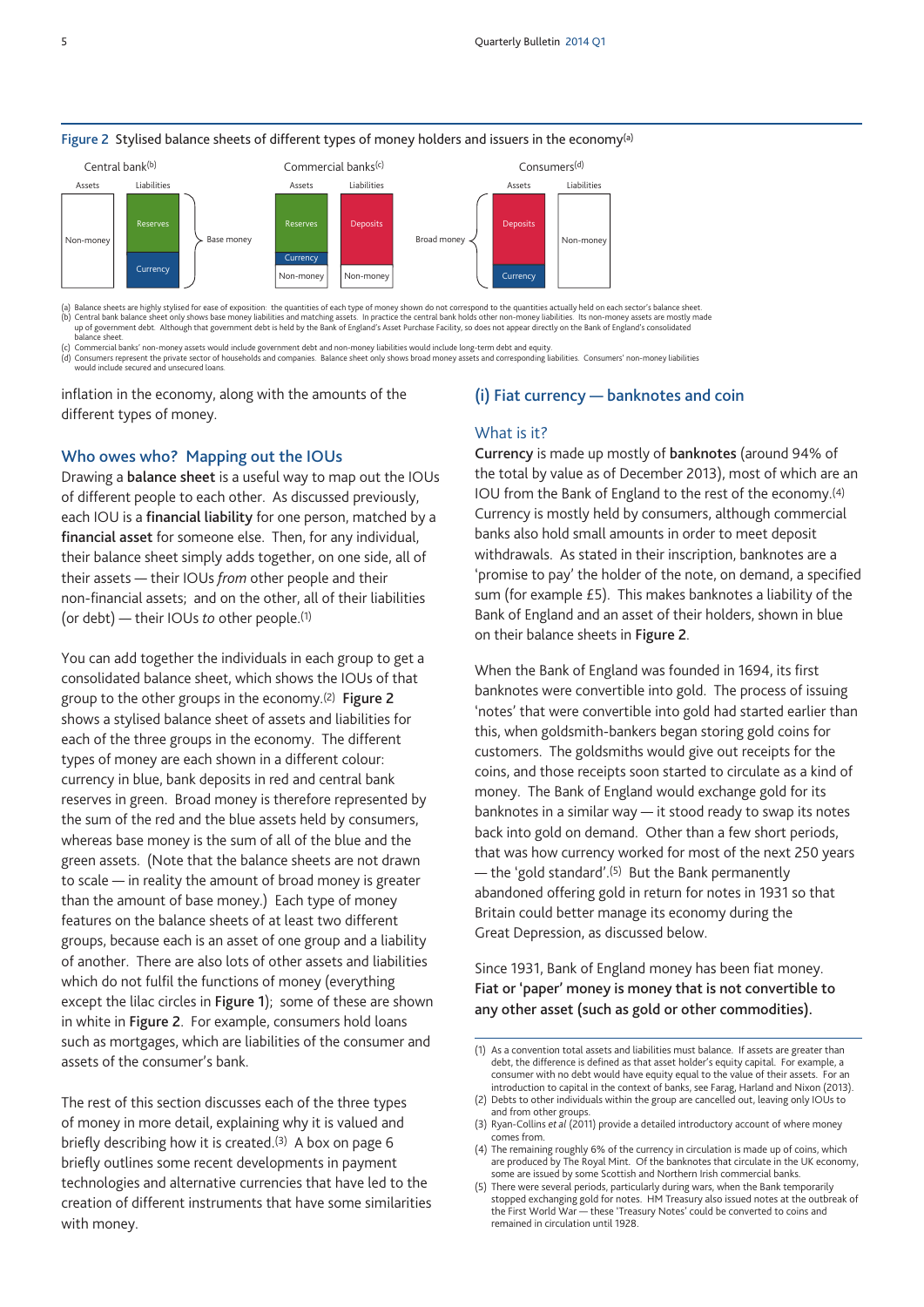# **Recent developments in payment technologies and alternative currencies**

The recent past has seen a wave of innovation in payment technologies and alternative currencies. This box briefly outlines some of these developments, focusing on how they relate to the concept of money discussed in the main article. Overall, while they perform — to a varying extent — some of the functions of money, at present they are not typically accepted as a medium of exchange to the same extent that currency, central bank reserves or bank deposits are.

One set of innovations allows households and businesses to convert bank deposits into other, purely electronic forms of money (sometimes referred to as 'e-money') that can be used to carry out transactions. These technologies aim to improve the process of making payments. Examples include PayPal and Google Wallet. Just as it may be more convenient to carry out transactions using bank deposits rather than banknotes, for some transactions it may also be more convenient to use money in an e-money account rather than banknotes or bank deposits. These forms of money have some similar features to bank deposits. For example, money in an e-money account represents a store of value so long as the companies providing it are seen as trustworthy. E-money can also be used as a medium of exchange with businesses (such as online sellers) or individuals that accept it. However, it is still not as widely accepted as other media of exchange, for instance, it is not generally accepted by high street shops. Transactions using these technologies are also typically denominated in the existing unit of account (pounds sterling in the United Kingdom).

Another set of innovations have served to introduce a new unit of account. These schemes aim to encourage economic activity within a defined environment, and include local currencies, such as the Bristol, Brixton or Lewes Pounds in the United Kingdom.(1) Local currencies are discussed in detail in a previous *Bulletin* article (Naqvi and Southgate (2013)). These forms of money can be obtained in exchange for currency at fixed rates: for example, one pound sterling can be swapped for one Bristol Pound. Local currency can then be exchanged for goods and services that can be priced in their own unit of account — Brixton Pounds rather than pounds sterling. As a result their use as a medium of exchange is intentionally limited. For example, the Lewes Pound can only be used at participating retailers, which must be located in the Lewes area.

A further category of innovations is digital currencies, such as Bitcoin, Litecoin and Ripple. The key difference between these and local currencies is that the exchange rate between digital currencies and other currencies is not fixed. Digital currencies are not at present widely used as a medium of exchange. Instead, their popularity largely derives from their ability to serve as an asset class. As such they may have more conceptual similarities to commodities, such as gold, than money. Digital currencies also differ from the other technologies discussed so far in this box because they can be created out of nothing, albeit at pre-determined rates. In contrast, local currencies come into circulation only when exchanged for pounds sterling. While the amount of money held in e-money accounts or local currencies depends entirely on demand, the supply of digital currencies is typically limited.

(1) While local, or complementary, currencies are not a new innovation, they have only recently become adopted by a number of UK areas. See Naqvi and Southgate (2013) for more details.

Because fiat money is accepted by everyone in the economy as the medium of exchange, although the Bank of England is in debt to the holder of its money, that debt can only be repaid in more fiat money. The Bank of England promises to honour its debt by exchanging banknotes, including those no longer in use, for others of the same value forever. For example, even after its withdrawal on 30 April 2014, the £50 note featuring Sir John Houblon will still be swapped by the Bank for the newer £50 note, which features Matthew Boulton and James Watt.

#### Why do people use it?

Fiat money offers advantages over linking money to gold when it comes to managing the economy. With fiat money, changes in the demand for money by the public can be matched by changes in the amount of money available to them. When the amount of money is linked to a commodity, such as gold, this

places a limit on how much money there can be, since there is a limit to how much gold can be mined. And that limit is often not appropriate for the smooth functioning of the economy.(1) For example, abandoning the gold standard in 1931 allowed Britain to regain more control of the amount of money in the economy. The United Kingdom was able to reduce the value of its currency relative to other countries still linking their currency to gold (and this was accompanied by an increased amount of money in circulation), which some economic historians argue helped Britain avoid facing as deep a recession as many other countries around the world in the 1930s.(2)

<sup>(1)</sup> There could also be too much creation of money in periods where the amount of that commodity grows quickly. In the 16th century, Spain experienced a prolonged period of higher inflation after it imported large amounts of gold and silver from the Americas.

<sup>(2)</sup> Temin (1989) and Eichengreen (1992) conduct detailed analysis of countries' economic performance under the gold standard and during the Great Depression.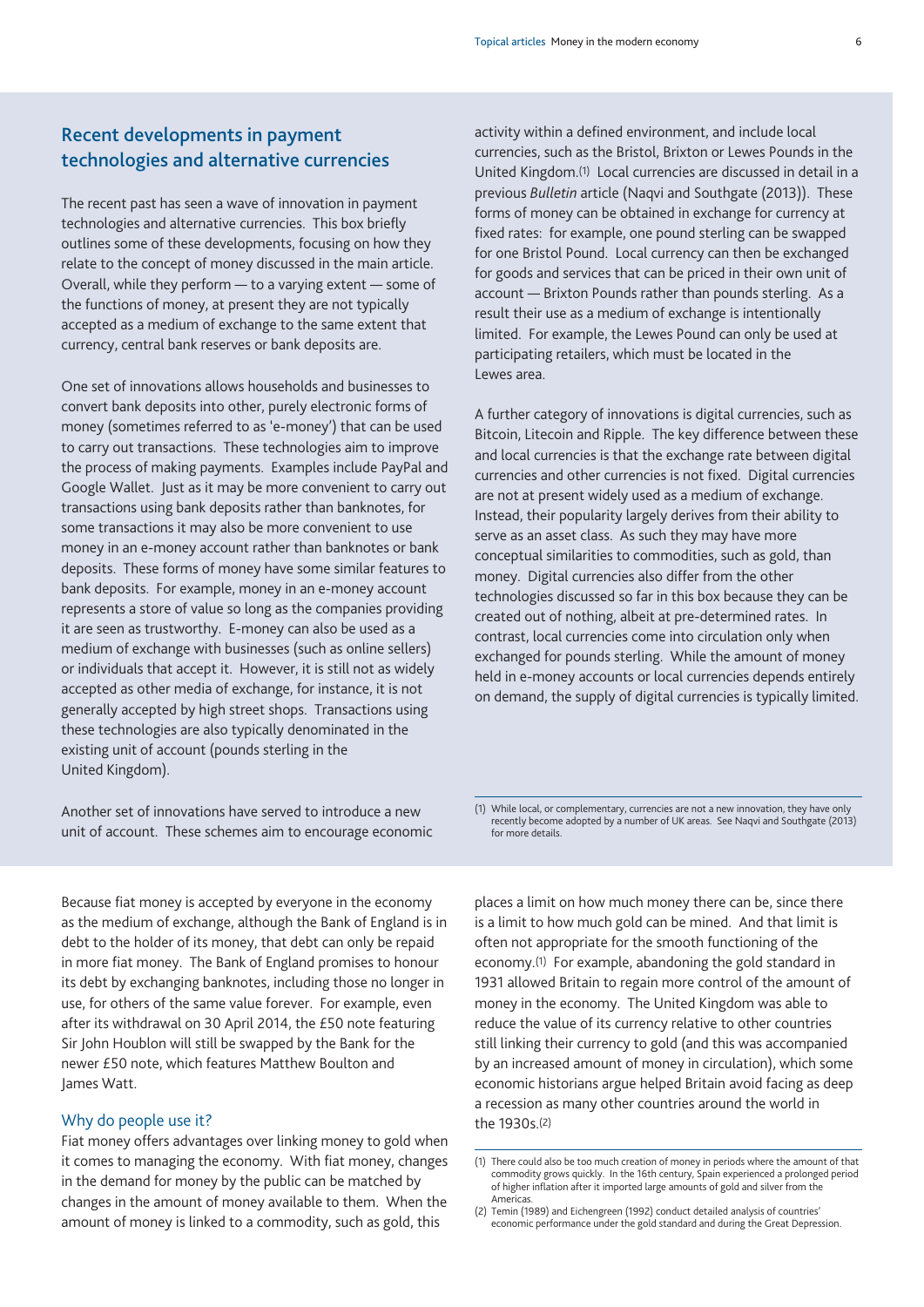Although there are advantages to using fiat money for the *economy as a whole*, these may not be realised unless *individuals* decide they want to use it in exchange. And, if banknotes are not directly convertible into a real good of some kind, what makes them universally acceptable in exchange? One answer is that the trusted medium of exchange just emerges over time as a result of a social or historical convention. There are many such conventions that emerge in society. For example, motorists in the United Kingdom drive on the left-hand side of the road, and this convention began when enough drivers became confident that most others would do the same.<sup>(1)</sup> But equally the convention could have become driving on the right, as it did in many other countries.

In the case of money, however, the state has generally played a role in its evolution.<sup>(2)</sup> To be comfortable holding currency, people need to know that at some point someone would be prepared to exchange those notes for a real good or service, which the state can help guarantee. One way it can do this is to make sure that there will always be demand for the currency by accepting it as tax payments. The government can also influence that demand somewhat by deeming that currency represents 'legal tender'.(3)

Even if the state does underpin the use of currency in this way, that by itself does not ensure that people will (or are legally bound to) use it. They need to trust that their banknotes are valuable, which means that it is important that banknotes are difficult to counterfeit.(4) They also need to have faith that the value of their banknotes will remain broadly stable over time if they are to hold them as a store of value and be able to use them as a medium of exchange. This generally means the state must ensure a low and stable rate of inflation.

Since abandoning the gold standard in 1931, various other ways of keeping the value of money stable have been tried, with differing degrees of success. For example, in the 1980s, policy aimed to keep the rate at which the amount of broad money in the economy was growing stable over time.(5) Since 1992, the Bank has had an inflation target for consumer prices. The inflation target means that the Bank is committed to aiming to keep the value of money relatively stable in terms of the number of goods and services it can buy. So instead of being confident that their banknotes will be worth a certain amount of gold, people can expect that they will be worth a stable amount of real products from one year to the next.

#### How is it created?

The Bank of England makes sure it creates enough banknotes to meet the public's demand for them. The Bank first arranges the printing of new banknotes by a commercial printer. It then swaps them with commercial banks for old banknotes — those

which are no longer fit to be used or are part of a series that has been withdrawn. These old notes are then destroyed by the Bank.

The demand for banknotes has also generally increased over time. To meet this extra demand, the Bank also issues banknotes over and above those needed to replace old banknotes.(6) The extra newly issued notes are bought by the commercial banks from the Bank of England. The commercial banks pay for the new currency, a paper IOU of the Bank of England, by swapping it for some of their other, electronic IOUs of the Bank — central bank reserves. The size of their balance sheets in **Figure 2** would be unchanged, but the split between the green and blue components would be altered.(7)

## **(ii) Bank deposits**

#### What are they?

**Currency only accounts for a very small amount of the money held by people and firms in the economy. The rest consists of deposits with banks**, as shown in **Chart 1**. For security reasons, consumers generally do not want to store all of their assets as physical banknotes. Moreover, currency does not pay interest, making it less attractive to hold than other assets, such as bank deposits, that do. For these reasons, consumers prefer to mostly hold an alternative medium of exchange — **bank deposits**, shown in red in **Figure 2**. Bank deposits can come in many different forms, for example current accounts or savings accounts held by consumers or some types of bank bonds purchased by investors. In the modern economy these tend to be recorded electronically. For simplicity, this article focuses on households' and firms' deposits with banks, as these most clearly function as money.

#### Why do people use them?

When a consumer makes a deposit of his or her banknotes with a bank, they are simply swapping a Bank of England IOU for a commercial bank IOU. The commercial bank gets

- (4) For information on current security features and education materials, see [www.bankofengland.co.uk/banknotes/Pages/educational.aspx.](www.bankofengland.co.uk/banknotes/Pages/educational.aspx)
- (5) See Cairncross (1995) or Wood (2005) for detailed histories of monetary policy regimes in the United Kingdom.
- (6) See Allen and Dent (2010) for a full description of the Note Circulation Scheme. (7) As shown in **Figure 2**, Bank of England currency is matched on the other side of the central bank's balance sheet by non-money assets, which in normal times were typically sterling money market instruments or government bonds. These assets pay interest, while currency does not. The income from those assets (after deducting the Bank's costs of issuing notes) is paid to HM Treasury, and is known as 'seigniorage'.

<sup>(1)</sup> Young (1998) explains that these conventions were largely formed in Europe when people still drove horse-drawn carriages, rather than cars. They were then later enshrined in law, guaranteeing that people would follow the convention.

<sup>(2)</sup> Goodhart (1998) argues that historical evidence suggests the state was crucial in the development of money as a medium of exchange. He contrasts that view with the position of Menger (1892), who proposes a more natural evolution.

<sup>(3)</sup> For example, Bank of England banknotes are the only notes that are legal tender in England and Wales. But that legal tender status only has a narrow meaning relating to the repayment of debts. In ordinary transactions it has little practical application, since whether a currency is used as the medium of exchange depends only on whether there is agreement between the two parties carrying out the exchange.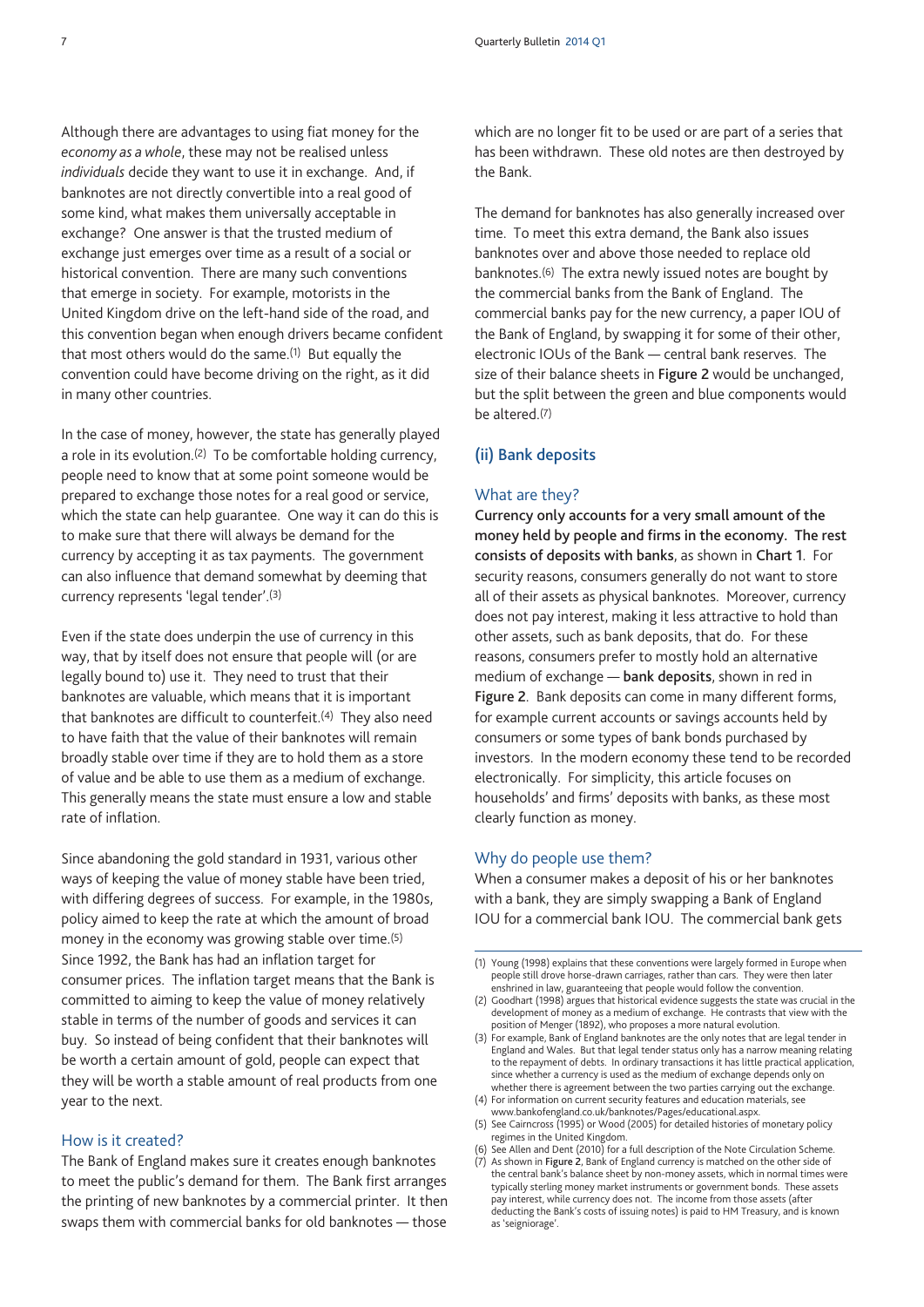#### **Chart 1** Amounts of money in circulation(a)

£ billions **Bank deposits: IOUs from commercial banks to consumers** Reserves: IOUs from the central bank to commercial banks<sup>(b)</sup> Currency: IOUs from the central bank to consumers<sup>(c)(d)</sup>



(a) All data are for December 2013.

(b) Reserves balances at the Bank of England held by banks and building societies,<br>onn seasonally adjusted. Data are measured as the monthly average of weekly data.<br>(c) Currency in base money includes notes and coin in cir including those in banks' and building societies' tills. Data are measured as the monthly of weekly data

(d) Currency in broad money includes only those notes and coins held by the non-bank private sector, measured as the month-end position

(e) M4 excluding intermediate other financial corporations.

extra banknotes but in return it credits the consumer's account by the amount deposited. Consumers only swap their currency for bank deposits because they are confident that they could always be repaid. Banks therefore need to ensure that they can always obtain sufficient amounts of currency to meet the expected demand from depositors for repayment of their IOUs. For most household depositors, these deposits are guaranteed up to a certain value, to ensure that customers remain confident in them.(1) This ensures that bank deposits are trusted to be easily convertible into currency and can act as a medium of exchange in its place.

In the modern economy, bank deposits are often the default type of money. Most people now receive payment of their salary in bank deposits rather than currency. And rather than swapping those deposits back into currency, many consumers use them as a store of value and, increasingly, as the medium of exchange. For example, when a consumer pays a shop by debit card, the banking sector reduces the amount it owes to that consumer — the consumer's deposits are reduced — while increasing the amount it owes to the shop — the shop's deposits are increased. The consumer has used the deposits directly as the medium of exchange without having to convert them into currency.

#### How are they created?

Unlike currency, which is created by the Bank of England, **bank deposits are mostly created by commercial banks themselves**. Although the stock of bank deposits increases whenever someone pays banknotes into their account, the amount of bank deposits is also reduced any time anyone makes a withdrawal. Moreover, as **Chart 1** shows, the

amount of currency is very small compared to the amount of bank deposits. Far more important for the creation of bank deposits is the act of making new loans by banks. When a bank makes a loan to one of its customers it simply credits the customer's account with a higher deposit balance. At that instant, new money is created.

Banks can create new money because bank deposits are just IOUs of the bank; banks' ability to create IOUs is no different to anyone else in the economy. When the bank makes a loan, the borrower has also created an IOU of their own to the bank. The only difference is that for the reasons discussed earlier, the bank's IOU (the deposit) is widely accepted as a medium of exchange — it is money. Commercial banks' ability to create money is not without limit, though. The amount of money they can create is influenced by a range of factors, not least the monetary, financial stability and regulatory policies of the Bank of England. These limits, and the money creation process more generally, are discussed in detail in the companion piece to this article.

# **(iii) Central bank reserves**

Commercial banks need to hold some currency to meet frequent deposit withdrawals and other outflows. But to use physical banknotes to carry out the large volume of transactions they do with each other would be extremely cumbersome. So banks are allowed to hold a different type of IOU from the Bank of England, known as **central bank reserves** and shown in green in **Figure 2**. Bank of England reserves are just an electronic record of the amount owed by the central bank to each individual bank.

Reserves are a useful medium of exchange for banks, just as deposits are for households and companies. Indeed, reserves accounts at the central bank can be thought of as playing a similar role for commercial banks as current accounts serve for households or firms. If one bank wants to make a payment to another — as they do every day, on a large scale, when customers make transactions — they will tell the Bank of England who will then adjust their reserves balances accordingly. The Bank of England also guarantees that any amount of reserves can be swapped for currency should the commercial banks need it. For example, if lots of households wanted to convert their deposits into banknotes, commercial banks could swap their reserves for currency to repay those households. As discussed earlier, as the issuer of currency, the Bank of England can make sure there is always enough of it to meet such demand.

<sup>(1)</sup> The Financial Services Compensation Scheme offers protection for retail deposits up to £85,000 per depositor per Prudential Regulation Authority authorised institution. For more information see www.fscs.org.uk.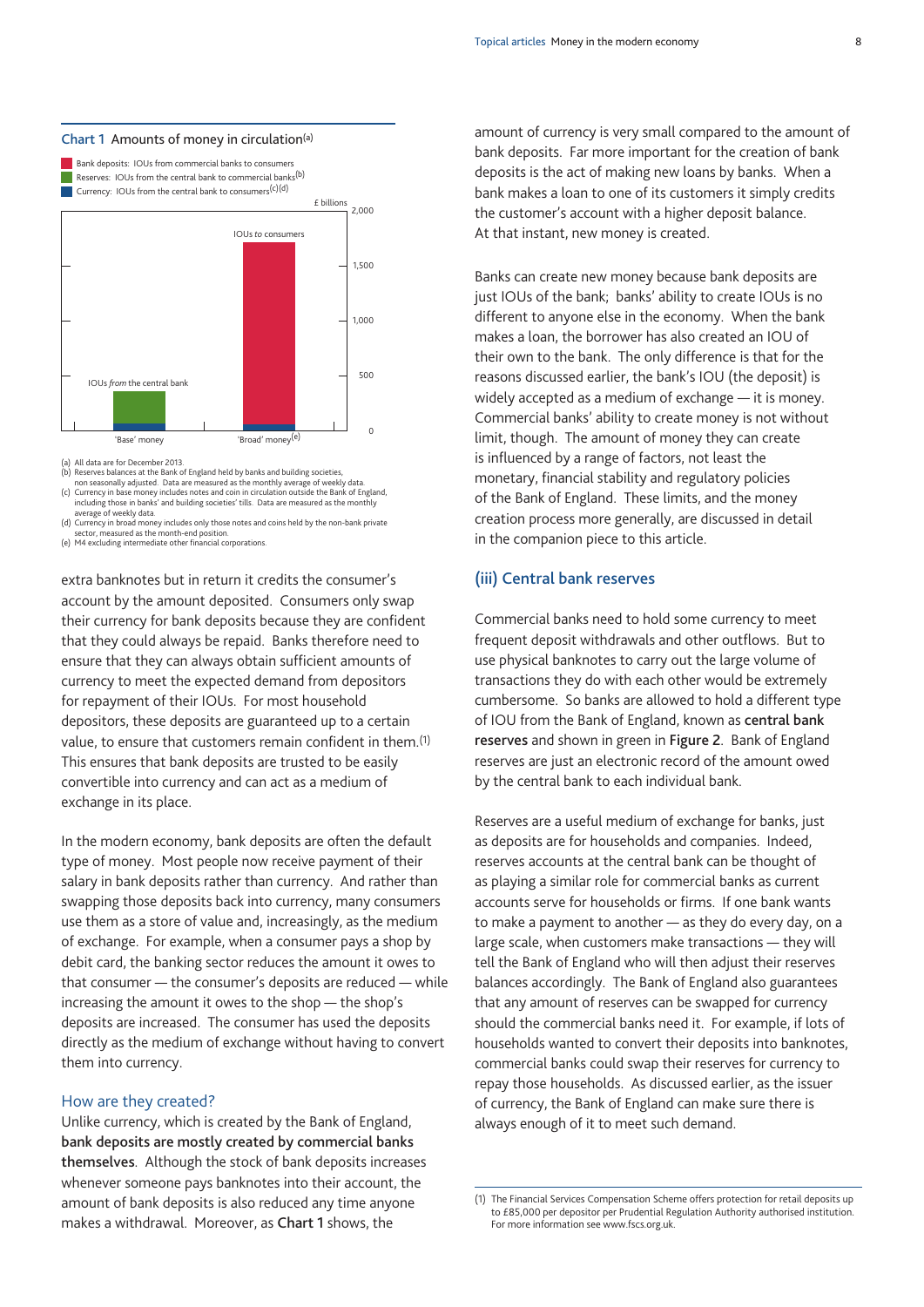# **Conclusion**

This article has introduced what money means and the different types of money that exist in a modern economy. Money today is a form of debt, but a special kind of debt that is accepted as the medium of exchange in the economy. And

most of that money takes the form of bank deposits, which are created by commercial banks themselves. A companion piece to this article, 'Money creation in the modern economy', describes the process of money creation by commercial banks in more detail.

#### **Table A** Glossary of different types of money and different names for money(a)

| Name                     | Description                                                                                                                                                                    | Also known as                                                                                                                                                                                                                                                                                    |
|--------------------------|--------------------------------------------------------------------------------------------------------------------------------------------------------------------------------|--------------------------------------------------------------------------------------------------------------------------------------------------------------------------------------------------------------------------------------------------------------------------------------------------|
| <b>Bank deposits</b>     | Type of IOU from a commercial bank to a person or company.                                                                                                                     | Inside money (if not matched by outside money on bank balance sheets).                                                                                                                                                                                                                           |
| Base money               | Central bank reserves + currency.                                                                                                                                              | Monetary base.                                                                                                                                                                                                                                                                                   |
|                          |                                                                                                                                                                                | Central bank money.                                                                                                                                                                                                                                                                              |
|                          |                                                                                                                                                                                | Outside money (in the United Kingdom).                                                                                                                                                                                                                                                           |
|                          |                                                                                                                                                                                | High-powered money.                                                                                                                                                                                                                                                                              |
|                          |                                                                                                                                                                                | MO.                                                                                                                                                                                                                                                                                              |
| Broad money              | Currency held by the private sector (other than banks) + bank deposits<br>(and other similar short-term liabilities of commercial banks to the rest of<br>the private sector). | M4 <sup>ex</sup> (headline measure of broad money used by the Bank of England -<br>excludes the deposits of certain financial institutions, known as intermediate<br>other financial corporations (IOFCs), in order to provide a measure of money<br>more relevant for spending in the economy). |
|                          |                                                                                                                                                                                | M4 (includes the deposits of IOFCs).                                                                                                                                                                                                                                                             |
|                          |                                                                                                                                                                                | M3 (older definition that did not include building society deposits).                                                                                                                                                                                                                            |
| Central bank<br>reserves | Type of IOU from the central bank to a commercial bank.                                                                                                                        |                                                                                                                                                                                                                                                                                                  |
| Commodity<br>money       | A commodity with intrinsic value of its own that is used as money because<br>it fulfils the main functions – such as gold coins.                                               |                                                                                                                                                                                                                                                                                                  |
| Currency                 | Type of IOU (in paper banknote or coin form), largely from the central bank<br>to the holder of the note.                                                                      | Notes and coin.                                                                                                                                                                                                                                                                                  |
| Fiat money               | Money that is irredeemable - it is only a claim on further fiat money.                                                                                                         |                                                                                                                                                                                                                                                                                                  |

(a) A box in 'Money creation in the modern economy' explains how different measures of money are useful in understanding the economy.